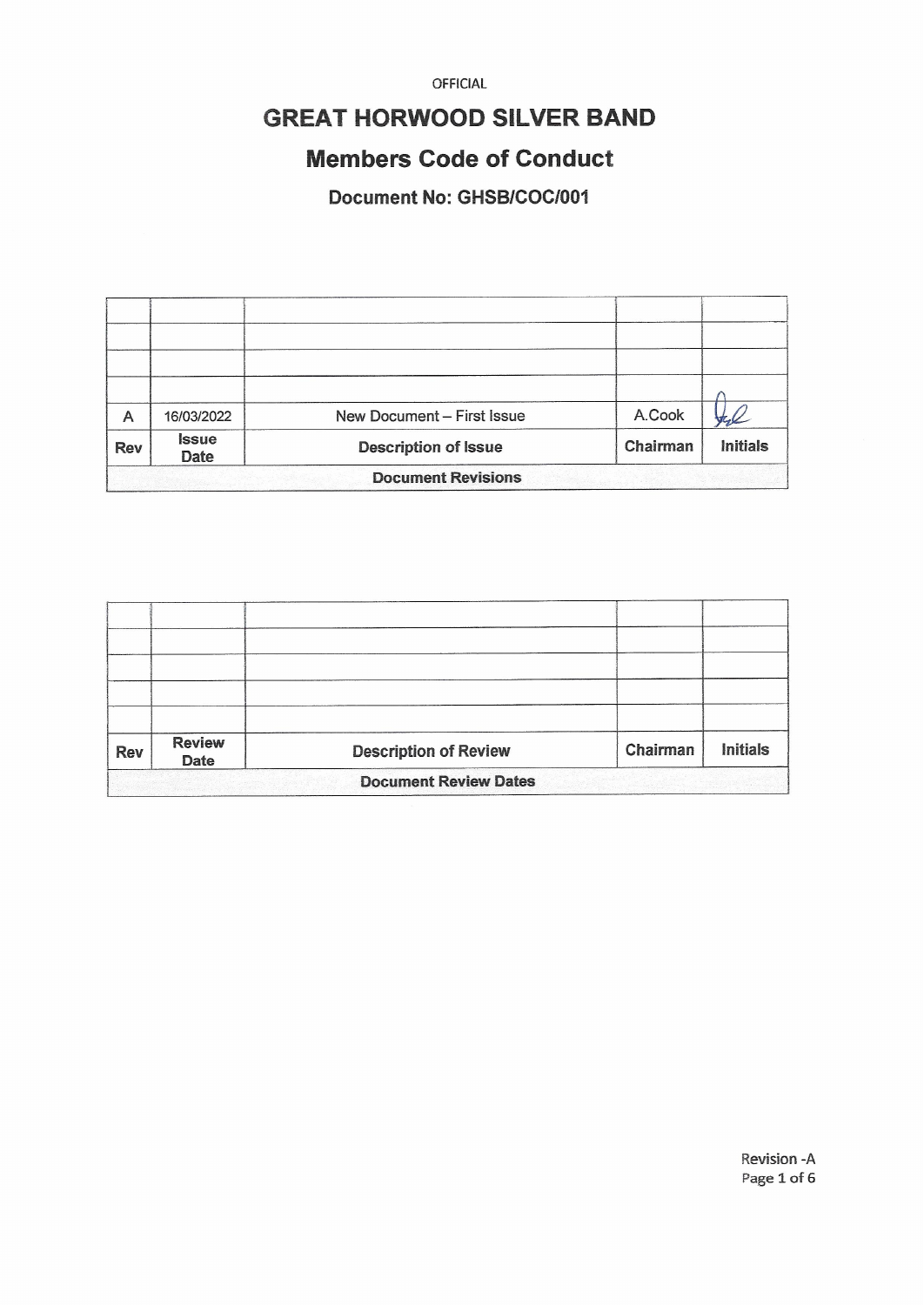## **GREAT HORWOOD SILVER BAND**

## **Members Code of Conduct**

## **Document No: GHSB/COC/001**

#### **Introduction**

This policy must be read in conjunction with, and is a part of, the prevailing Constitution of Great Horwood Silver Band and adherence to this code of conduct is a condition of membership as stipulated in the Band's constitution. Where a conflict arises between this policy and the Constitution then the latter shall take precedence.

This policy sets out the Band's standards for the conduct of its members.

### **Policy Statement**

As a band, we respect and promote freedom of expression and open communication. The band recognizes the rights of all band members to be treated as individuals and will not condone or allow any form of unlawful discrimination to go unchallenged. The band will not tolerate discriminatory behavior, harassment, or victimization of any kind. To ensure this, we expect all members to follow our code of conduct to foster a well-organized, respectful, and collaborative environment where every individual can enjoy brass banding.

As individuals of Great Horwood Silver Band, you agree to the following:

### **Member Commitment**

- I acknowledge that accepting a position as a member/associate of the band involves the commitment of my time and energy.
- I will involve myself actively in the work of the band and accept my fair share of responsibilities, providing I am physically able. This includes, but is not limited to: Punctual attendance at rehearsals and performances, attendance at the AGM, private practice, helping to set up/down equipment etc.
- If I am unable to attend or expect to be late, I will report to the relevant person as soon as possible. In the event of short notice, or last-minute unavailability, I will make every effort to inform the MD or relevant band officer in person, by telephone or message as soon as possible. Deputy players must be discussed with the MD.
- When representing the band in a personal capacity, I will acknowledge my underlying responsibility as a member and always maintain the band's professionalism and integrity.
- I will strive to work as a team, in which constructive working relationships are actively promoted. I will act kindly and without prejudice towards other band members and the general public.
- I will support the chair and the committee in their roles and responsibilities of furthering the future success and sustainability of the band.
- I am prepared to support committee members in relation to delegated functions where possible.
- I will be mindful of my responsibility to uphold the ethos and reputation of the band.

### **Members Conduct**

- All Band members have a responsibility for safeguarding, and as such have a duty of care for each other.
- Inappropriate behaviour and language will not be accepted at both rehearsals and engagements.
- Members will adhere to the band's policies and procedures as set out in the band's governance documents including, but not limited to, Safeguarding, social media and Health and Safety.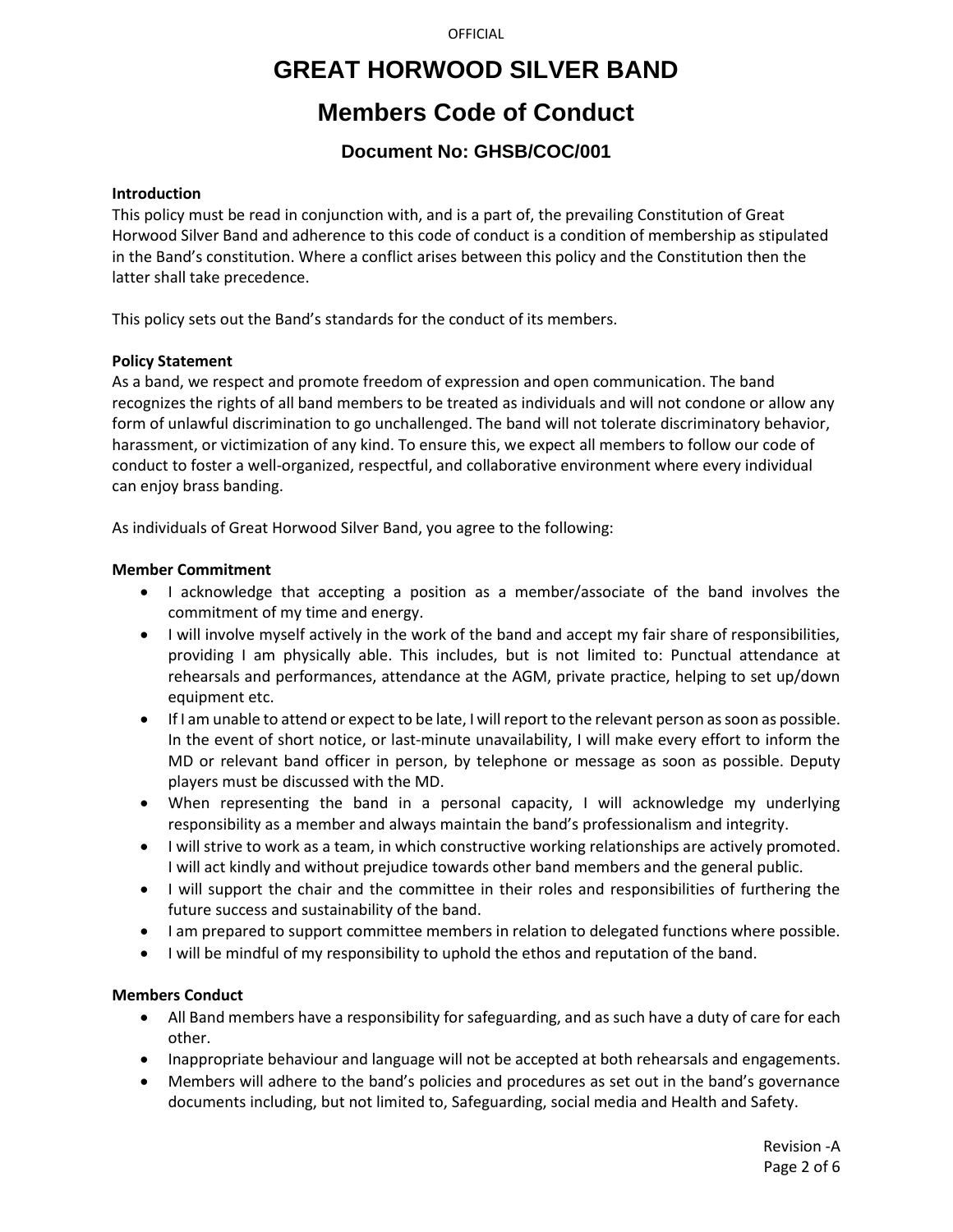## **GREAT HORWOOD SILVER BAND**

## **Members Code of Conduct**

### **Document No: GHSB/COC/001**

- In the event that a player has cause for concern regarding the conduct or welfare of another member, this should be raised to the relevant band officer in a timely manner.
- Playing Members are expected to always have their music parts available for rehearsals and engagements. If, for any reason, a player cannot attend a rehearsal or engagement, he/she must ensure that the music is forwarded to the band or left with the band in anticipation of their absence.
- Band members are expected to assist with the setting up and packing away of chairs, stands and equipment at rehearsals and engagements.
- Band members should arrive at engagement venues by the time stated wearing the specified uniform.

### **Property Care**

- Members are expected to keep their uniform clean, maintained and secure.
- Members who are issued with band property, including items of uniform, instruments, lyres and mutes will be required to sign the appropriate property register on issue of the property. The register will also be signed off when the item is returned to the band.
- Members are expected to maintain any property issued to them, keeping it clean and in good working order. Any damage or concerns about instruments or other equipment should be reported to the relevant officer as soon as possible. Equipment should be stored securely when not in use.
- Members will return to the band any property issued to them, when requested by the Executive Committee or when leaving the band.
- Playing members are expected to keep music parts in good order and tidy within the rehearsal and engagement folders.
- Members must seek the agreement of the band before using a band instrument when rehearsing or performing with another band, Failure to do so will invalidate the insurance and the member will be expected to cover any associated costs.

#### **Personal Appearance**

Members will follow the band's dress code and personal appearance guidelines when performing:

Uniform:

- White Shirt
- Band Tie Provided
- Band Jacket Provided
- Band Waterproof Provided
- Black Trousers / Black Skirt, Black Socks / Black tights, Black Shoes.
- Summer engagement uniform may change band will be advised.

Appearance:

- Well-groomed hair
- Clean / Polished shoes
- Clean / ironed shirt / trousers / skirt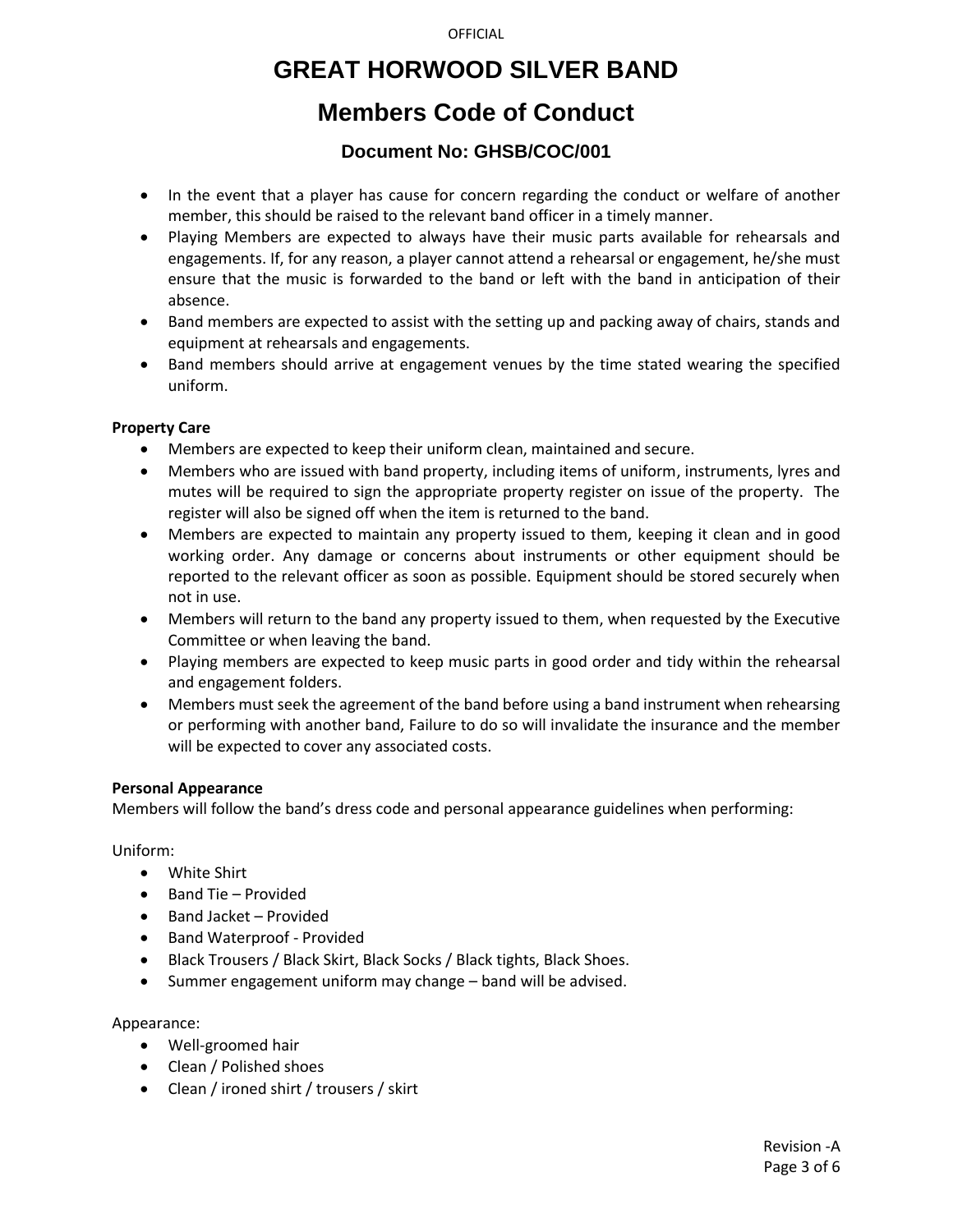## **GREAT HORWOOD SILVER BAND**

## **Members Code of Conduct**

## **Document No: GHSB/COC/001**

• Clean jacket

Positive attitude and a smile help.

### **Conflicts of Interest**

- Members will declare any conflicts of interest should they arise.
- Members will record any pecuniary or other business interests that they have in connection with the band's business. If any such conflicted matter arises, they will elect to be absent for an appropriate length of time.
- Members will act in the best interests of the band as a whole and not as a representative of any other group.

### **Confidentiality**

• Members will observe complete confidentiality when matters are deemed confidential, or where they concern specific band members, at all times.

### **Compliance**

• Members will protect the band's legality regarding all environmental, safety and fair dealing laws.

### **Breeching the Code of Conduct**

In the event of a member of the band not adhering to this code of conduct, or of any other band policy, the band reserves the right to investigate and take the necessary action to protect the integrity of the band and its members.

The investigation will allow the band committee to gain the necessary information relating to the breach. A meeting will then take place between members of the committee and the member involved in the breach of practice. During this meeting the member will be given full opportunity to put across their case. They will also be entitled to representation from either another member of the band or other suitable representative. Based on the information given, the committee will then consider any sanctions that are required to further protect the integrity of the band and band members. The member involved has the right to appeal a committee decision. This appeal should be made in writing to the committee within 14 days of being informed of the outcome of the investigation.

*The committee will only use dismissal as a last resort after seeking to resolve any difficulties or disputes in more constructive ways, however, if the behavior or alleged behavior suggests that the band member may pose a safeguarding risk to children, young people or adults either in the band or in the wider community, then safeguarding procedures will be followed as soon as the allegation or concern comes to light, and statutory authorities will be informed as appropriate.*

All children and young people attending the band will be made aware of this Code of Conduct [or version written for children and young people] and it will be explained to them with a parent/guardian present if necessary. Their parent/guardian is to confirm that they have seen, understood and agree to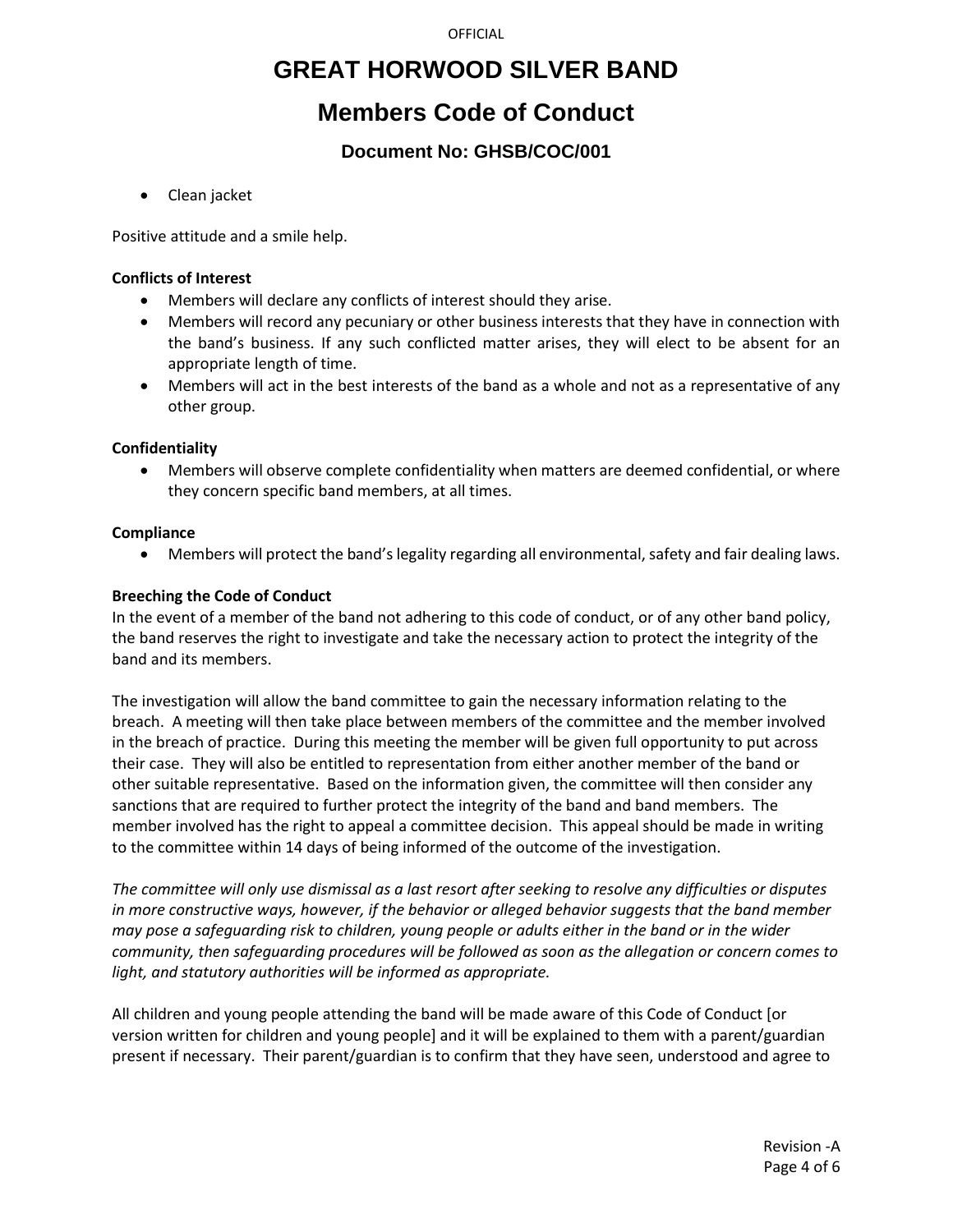# **GREAT HORWOOD SILVER BAND**

## **Members Code of Conduct**

## **Document No: GHSB/COC/001**

follow it. They must also be made aware of the consequences if they breach the code, as outlined below:

- 1. If a child or young person breaches the Code of Conduct, the most appropriate sanction for a minor or first-time breach will be to remind him/her about the Code of Conduct, explain what they have done wrong and ask them to comply with it in future. Children and young people will be given the opportunity to reflect, enabling them to plan a positive response, with support from mentors.
- 2. If, having followed the above step, the child or young person continues to exhibit inappropriate behaviour, she/he should be referred to the appropriate member of staff who would give them a formal warning. Supportive interventions may need to be identified at this stage. The action should also be recorded, and parents/carers informed.
- 3. Further/persistent inappropriate behaviour will result in a more serious sanction being imposed (e.g. restriction/suspension from the bands facilities). Again, supportive interventions may need to be identified at this stage and action should be recorded and parents/carers informed.
- 4. If interventions are not effective in helping the child/young person to change his/her behaviour, a further warning may be needed, along with further sanctions. At this point that the band will discuss options with their parent/carer and refer to other services for further support.

#### **Disciplinary actions**

The band may have to take disciplinary action against band members and volunteers who repeatedly or intentionally fail to follow our Code of Conduct. Disciplinary actions will vary depending on the violation and will be at the discretion of the Chair.

Possible disciplinary action includes:

- Verbal/written warnings
- Instant dismissal

The band may take legal action in cases of corruption, theft, embezzlement, or other unlawful behaviour.

As mentioned above, if the behaviour or alleged behaviour suggests that the band member may pose a safeguarding risk to children, young people, or adults either in the band or in the wider community, then safeguarding procedures will be followed as soon as the allegation or concern comes to light, and statutory authorities will be informed as appropriate.